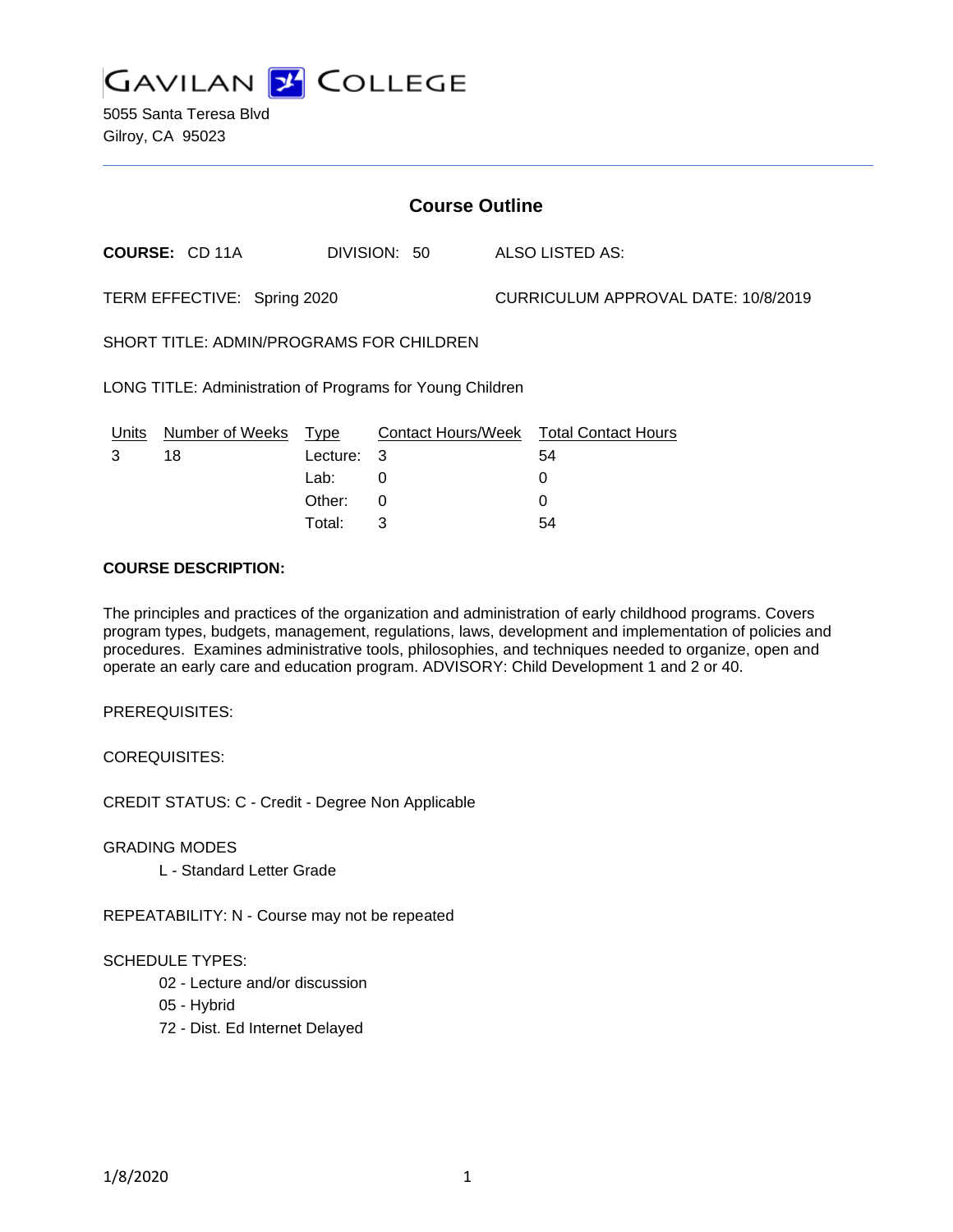### **STUDENT LEARNING OUTCOMES:**

1. Describe major management theories and child development theories relevant to establishing and maintaining a child development program and how such theories relate to a program's philosophy and practices.

Measure of assessment: exams, written assignments, in-class discussions Semester/Year assessed, or planned Semester/Year of assessment: Fall 2019

2. Apply administration skills in various types of early care and education programs.

Measure of assessment: Demonstration, written assignments.

Semester/Year assessed, or planned Semester/Year of assessment: Fall 2019

3. Evaluate components of quality programs, facilities and operations.

Measure of assessment: Written work, in class activities and observations

Semester/Year assessed, or planned Semester/Year of assessment: Fall 2019

4. Demonstrate knowledge of strategic and fiscal planning

Measure of assessment: Written work, exams, portfolio assessment

Semester/Year assessed, or planned Semester/Year of assessment: Fall 2019

## **CONTENT, STUDENT PERFORMANCE OBJECTIVES, OUT-OF-CLASS ASSIGNMENTS**

Curriculum Approval Date: 10/8/2019

3 Hours

Content: "Strategic Management of Early Childhood Education Programs"

Student Performance Objectives: Define management, and the various aspects of management. Define the term child development center. Explain the trends in incorporating care for infants and toddlers in early childhood programs.

3 Hours

Content: "Types of Child Development Programs"

Student Performance Objectives: Describe the various types of early childhood programs and the services they provide for children, families, and communities Demonstrate knowledge of compliance with regulatory systems.

### 3 Hours

Content: "Applying Theories in Managing a n Early Childhood Program"

Student Performance Objectives: Define theory and requirements for a good theory. Define human ecological systems theory. Describe each of the three environments of the ecological systems model and give examples of how each environment contributes to operating an early childhood education program. Explain how theory differs from fact. Define management theories relevant to child development programs

3 Hours

Content: "Reflective Management: Personal and Professional Self-Awareness"

Student Performance Objectives: List the steps in the decision-making process and give examples using all of the steps. Define and give examples of programmed and non-programmed decisions. Show the interrelatedness of decision making by explaining chain- pattern decisions and central-satellite decisions. Describe the differences between a classical manager and a participative manager.

#### 3 Hours

Content: "Organizational Management"

Student Performance Objectives: List the steps in the planning process and give examples using all of the steps. Differentiate between policy, procedure, and rules. Identify agencies with which managers must work and how they relate to child development programs.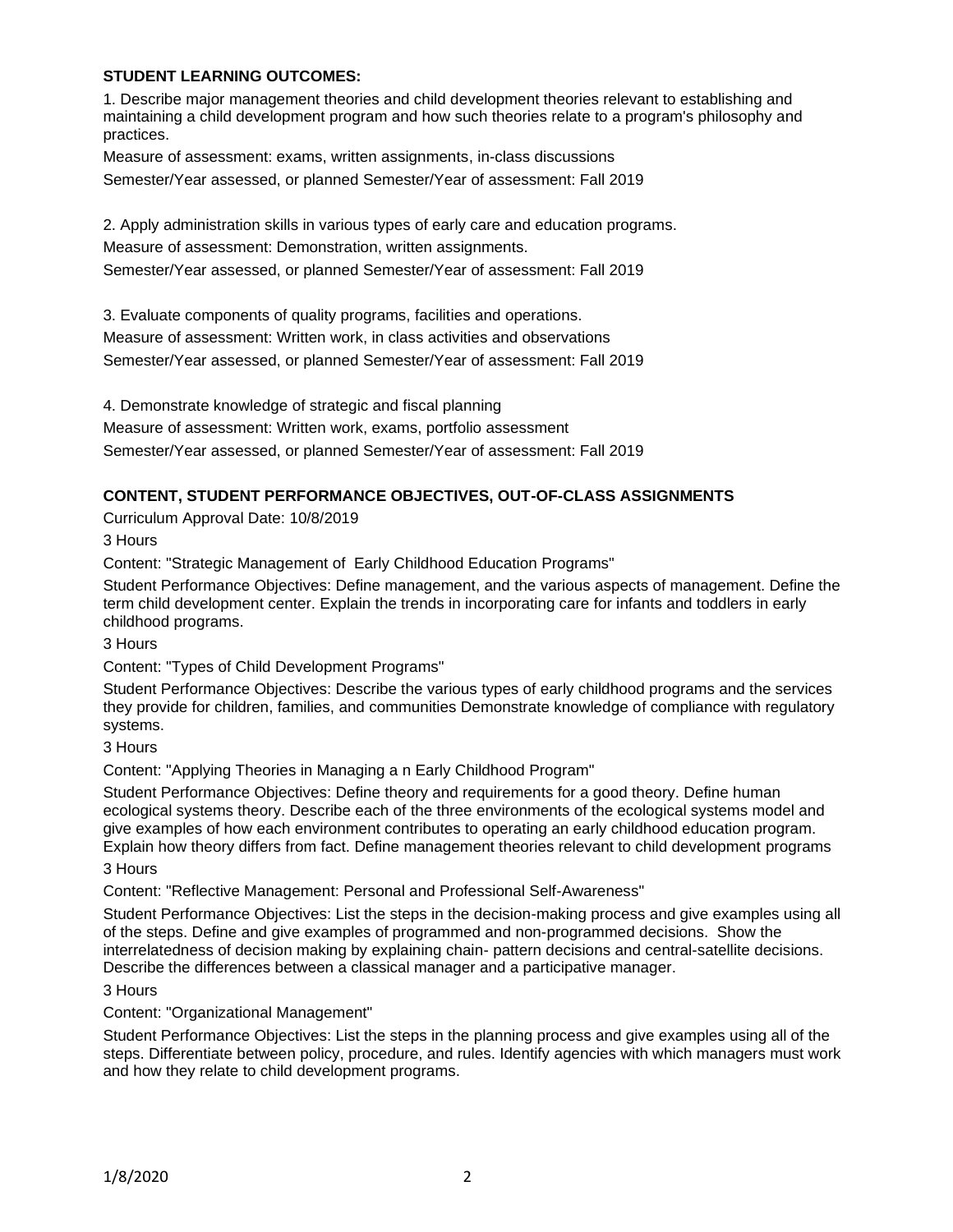## 3 Hours

Content: "Fiscal Management"

Student Performance Objectives: Define a Request for Proposal (RFP) and explain what information is generally required. Describe programmed and non-programmed decisions in relation to monetary decisions. Define the efficiency rule and explain how it applies to a n early childhood education program. Explain how a budget differs from a cash-flow analysis.

### 3 Hours

Content: "Personnel Management"

Student Performance Objectives: Explain the differences between centralized and decentralized authority. Define span of control, and explain how it relates to operating a child development center. Define human capital, and how it applies to an early childhood education program. Explain how a job description is used when hiring and evaluating an employee.

### 3 Hours

Content: " Human Relations"

Student Performance Objectives: Explain Maslow's hierarchy of needs and explain how his theory applies to management, staffing, and employee relations in a child development center. Define active listening, Imessages, mentor, job enrichment and intrinsic motivation. Describe at least three strategies that directors can use to manage group dynamics during meetings. List the steps in a conflict mediation process.

### 3 Hours

## Content: "Decision-making, ethics, and collaboration"

Student Performance Objectives: Utilize the NAEYC Code of Ethical Conduct to evaluate issues and situations. Identify and use decision-making tools to problem solve issues in the workplace. Identify ways to create teams with staff.

## 3 Hours

## Content: "Facilities Management"

Student Performance Objectives: List the four basic environmental needs of young children. Explain the meaning of the concept "the child's life space." Identify examples of territoriality. Describe how the concept of density applies to an early childhood education program.

### 3 Hours

# Content: "Managing Health and Safety Issues"

Student Performance Objectives: Explain how health and safety fit in the human ecological system of community. Describe what safety and emergency preparations are required for licensing a child development center. List the child's physiological needs that staff must meet. Identify the necessary precautions and requirements related to transporting children.

### 3 Hours

# Content: "Managing Food Service"

Student Performance Objectives: Explain the source of the standards for meal service in a child development service. Describe what cycle menus are, and why they are important. Explain the role of employees' personal hygiene in preventing the spread of harmful bacteria through food.

### 3 Hours

# Content: "Educational Programming"

Student Performance Objectives: Describe high-quality programs. Explain several different approaches to curriculum for young children. Define and give an example of a child's growth, development, and maturation. List ways a manager can support high-quality programs. Discuss the importance of routines, schedules and program evaluation tools are to developing quality programs. Work on developing mission statemenets, philosophys and the culture and climate of an early childhood program.

### 3 Hours

# Content: "Assessment and Evaluation"

Student Performance Objectives: Describe the connections between assessment, instruction, and curriculum. Explain the differences between program assessment and individual assessment and how to use the results. Describe the differences between formative and summative evaluation.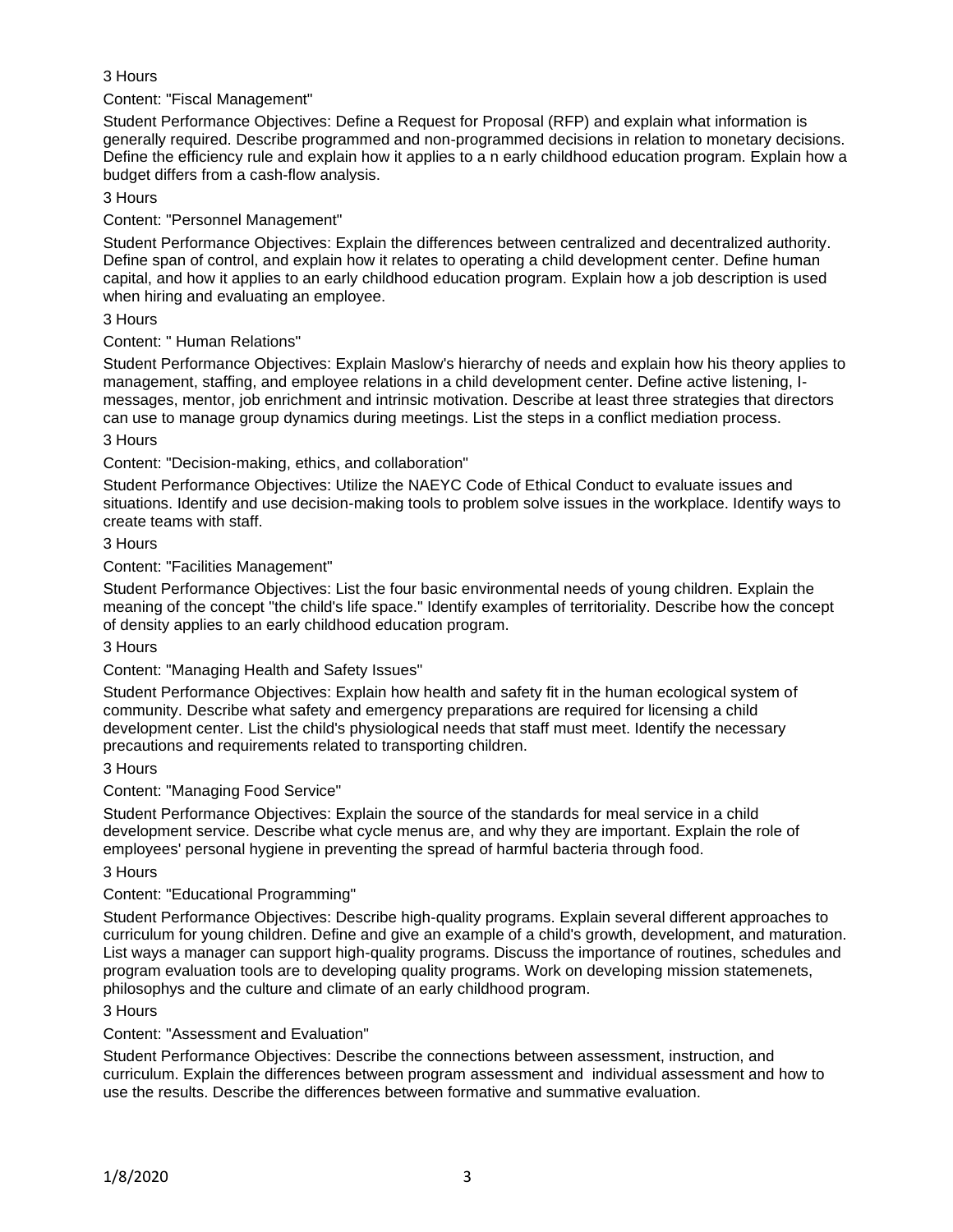## 3 Hours

Content: "Family Support"

Student Performance Objectives: Explain why child development professionals believe that interaction with all parents is essential. Describe how child development programs initiate and build solid relationships with families.

3 Hours

Content: "Marketing and Public Relations"

Student Performance Objectives: Define marketing, and explain how it differs from public relations. Define the term "customer profile," and explain why it is important to marketing a service. Describe a good way to handle inquiries.

4 Hours

Content: "Leadership"

Student Performance Objectives: Define leading. Describe how managing and leading differ. List and give examples of different styles of leadership. Identify values and describe how they apply to conceptual leadership. Recall the goals of advocacy for children and families.

2 Hours

FINAL

### **METHODS OF INSTRUCTION:**

Lecture, in class small group activities, out of class activities, videos, guest presenters.

### **OUT OF CLASS ASSIGNMENTS:**

Required Outside Hours: 20

Assignment Description:

Develop an early childhood program administration plan.

Required Outside Hours: 6

Assignment Description: Complete and assess an environment rating scale on a local early childhood program (infant/toddler, early childhood, after school programs)

Required Outside Hours: 6

Assignment Description: Complete and assess an environment rating scale on a local early childhood program (infant/toddler, early childhood, after school programs)

Required Outside Hours: 10

Assignment Description: Develop a program budget for an early childhood program.

Required Outside Hours: 6

Assignment Description: Develop a staff handbook for an early childhood program.

Required Outside Hours: 6

Assignment Description: Develop a parent handbook for an early childhood parent teacher partnership program.

Required Outside Hours: 6

Assignment Description: Develop a marketing plan for an early childhood program.

Required Outside Hours: 6

Assignment Description: Develop a nutrition plan for an early childhood program.

Required Outside Hours: 12

Assignment Description: Develop a plan to meet Title 22, Title5 and CA Education Code in an early childhood program.

Required Outside Hours: 12

Assignment Description: Develop a curriculum plan for an early childhood program.

Required Outside Hours: 18

Assignment Description: Reading and research on quality early childhood programs.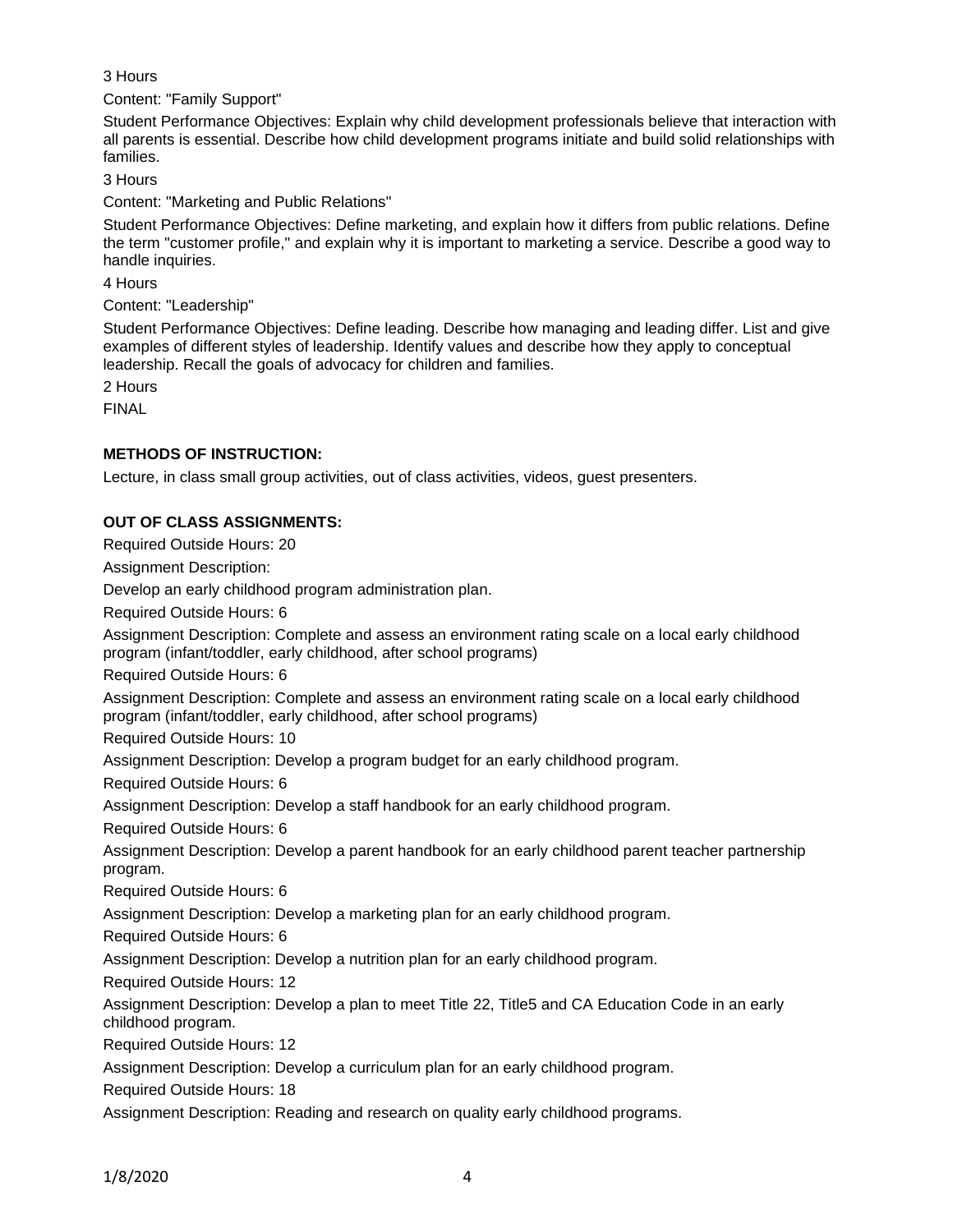### **METHODS OF EVALUATION:**

Writing assignments Percent of total grade: 15.00 % Percent range of total grade: 15% to 40% Written Homework, Term or Other Papers, Other: Reflective journal throughout course Problem-solving assignments Percent of total grade: 15.00 % Percent range of total grade: 15% to 40% Homework Problems, Quizzes, Exams, Other: In-class in-basket activities; website critiques Skill demonstrations Percent of total grade: 15.00 % Percent range of total grade: 15% to 40% Class Performance/s Objective examinations Percent of total grade: 15.00 % Percent range of total grade: 15% to 40% Multiple Choice, True/False, Matching Items, Completion, Other: Application Questions Other methods of evaluation Percent of total grade: 15.00 % Percent range of total grade: 15% to 40% professional resources notebook

### **REPRESENTATIVE TEXTBOOKS:**

Required Representative Textbooks

Hearron, Patricia F and Hildebrand, V. Management of Child Development Centers, 8th ed. Pearson,2015. ISBN: ISBN: 9780133572247

Reading Level of Text, Grade: Reading level of text, Grade: 12 Verified by: Verified by:P. Henrickson